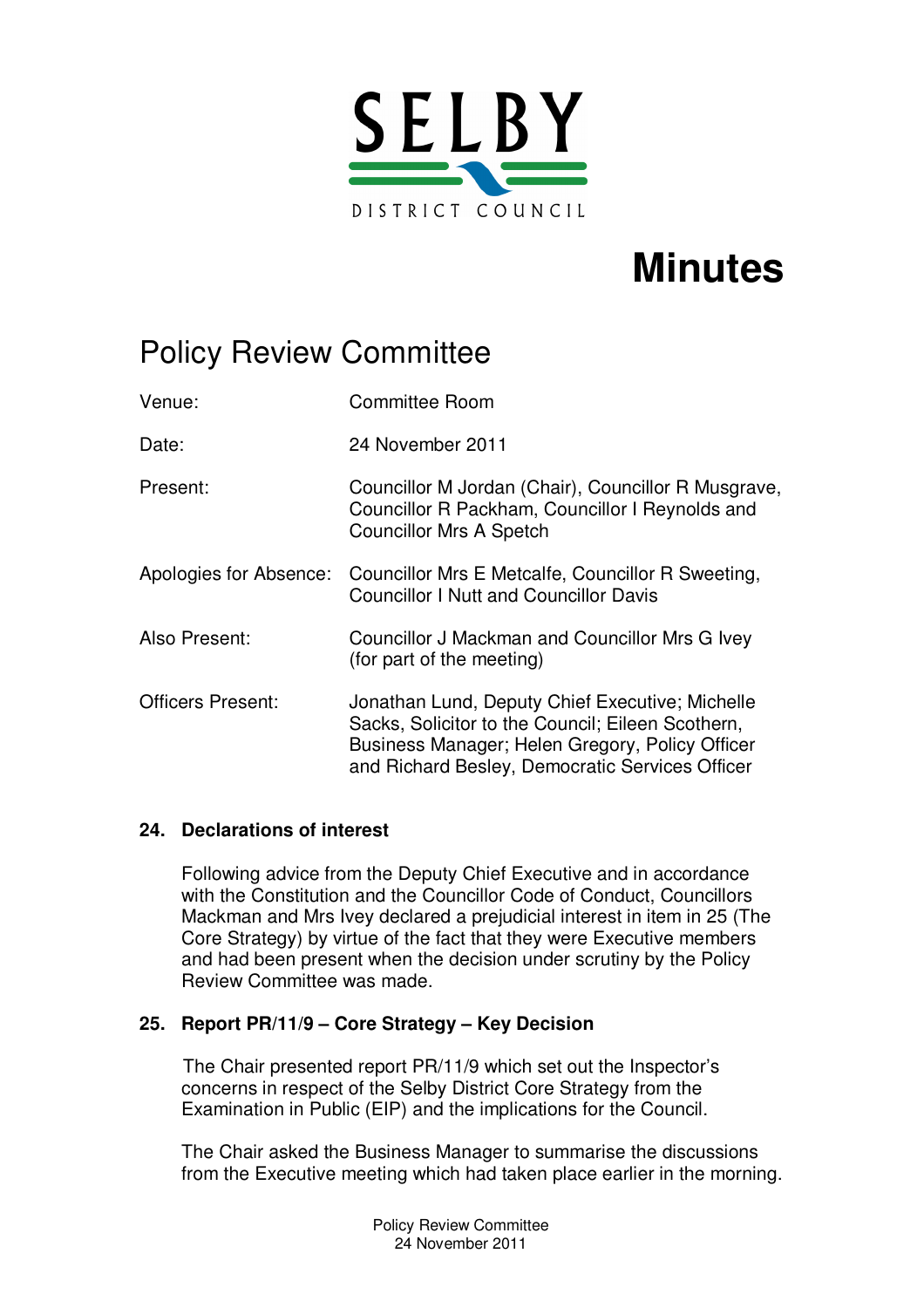The Business Manager informed the Committee that the Executive had discussed the three main topics that prompted the adjournment of the EIP, these were:

- The overall scale of housing development over the plan period;
- The scale of housing and employment development proposed for Tadcaster and the implications for the Green Belt;
- The strategic approach to Green Belt issues.

Executive Member Councillor Mackman detailed a minor amendment made by the Executive to the Green Belt Policy. He also advised Policy Review Committee of an amendment made by the Executive to clarify the emphasis to deliver housing in the Tadcaster area.

The Committee heard that the Executive discussed the quantum of housing development over the plan period. Discussion had focused on the 450 houses per annum planned housing growth as recommended in the detailed report submitted by the Council's consultants.

Policy Review supported the Executive's request that the consultants be asked to provide further evidence to substantiate the recommendations and advice on the sustainability of housing growth figures in a range between 450 and 465 per annum.

In compliance with the Code of Conduct, and there being no further questions for the Executive members, Councillors Mackman and Mrs Ivey left the meeting.

Councillor Packham raised a number of queries regarding the proposed housing increase for Tadcaster. He informed the Committee of the debate at a recent Sherburn Parish Council meeting regarding any potential increased housing numbers for the area. The Business Manager clarified the position of the Core Strategy in relation to the Localism Act which had recently received royal accent.

The Committee discussed the decisions made by the Executive. The Chair proposed that the changes to the Core Strategy, outlined at recommendation (iii) in the Executive minutes, should be approved by the Executive acting collectively rather than an individual Executive member. It was agreed to make this recommendation to the Executive.

Councillor Packham proposed that in respect of Executive recommendation (vi) the words "as the preferred option" be removed in favour of "to accommodate the shortfall in Tadcaster". It was agreed to make this recommendation to the Executive.

### **RESOLVED:**

**(i) The note the report;**